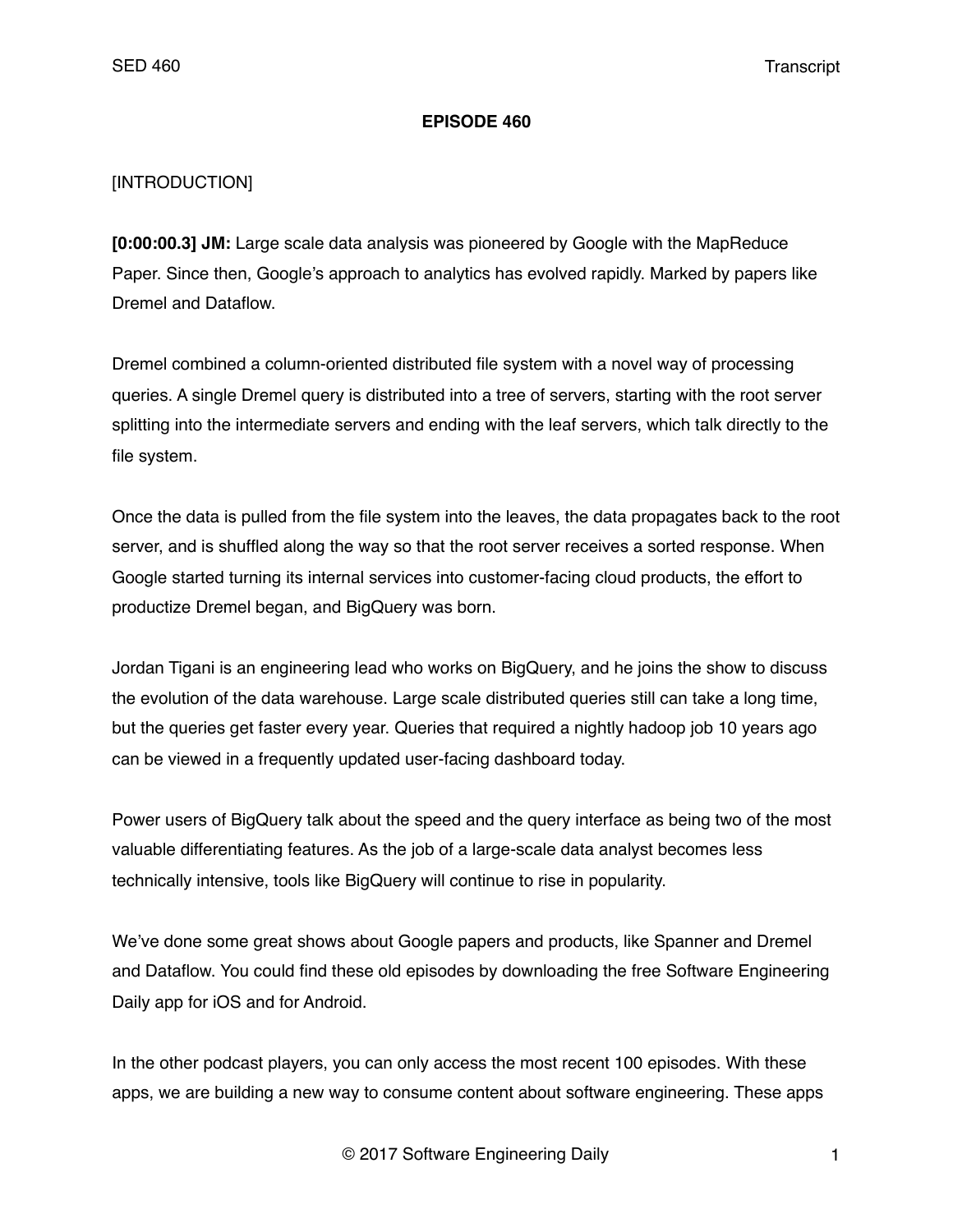are open sourced at Github.com/softwareengineeringdaily. If you're looking for an open source project to get involved with, we'd love to get your help.

Shout out to today's featured contributor on the Software Engineering Daily open source project, Shreyans Sheth. Shreyans has worked on the Software Engineering Daily search API and has also helped us to understand some open source best practices, which we are still learning. Thanks again Shreyans for your work, your contributions and your commentary.

Now let's get on with this episode.

### [SPONSOR MESSAGE]

**[0:02:40.4] JM:** Amazon Redshift powers the analytics of your business. Intermix.io powers the analytics of your Redshift. Your dashboards are loading slowly, your queries are getting stuck, your business intelligence tools are choking on data. The problem could be with how you are managing your Redshift cluster.

Intermix.io gives you the tools that you need to analyze your Amazon Redshift performance and improve the tool chain of everyone downstream from your data warehouse. The team at Intermix has seen so many redshift clusters, they are confident that they can solve whatever performance issues you are having.

Go to Intermix.io/sedaily to get a 30-day free trial of Intermix. Intermix.io gives you performance analytics for Amazon Redshift. Intermix collects all your redshift logs and makes it easy to figure out what's wrong, so that you can take action, all in a nice intuitive dashboard.

The alternative is doing that yourself; running a bunch of scripts to get your diagnostic data and then figuring out how to visualize and manage it. What a nightmare and a waste of time. Intermix is used by Postmates, Typeform, Udemy and other data teams who need insights to their redshift cluster.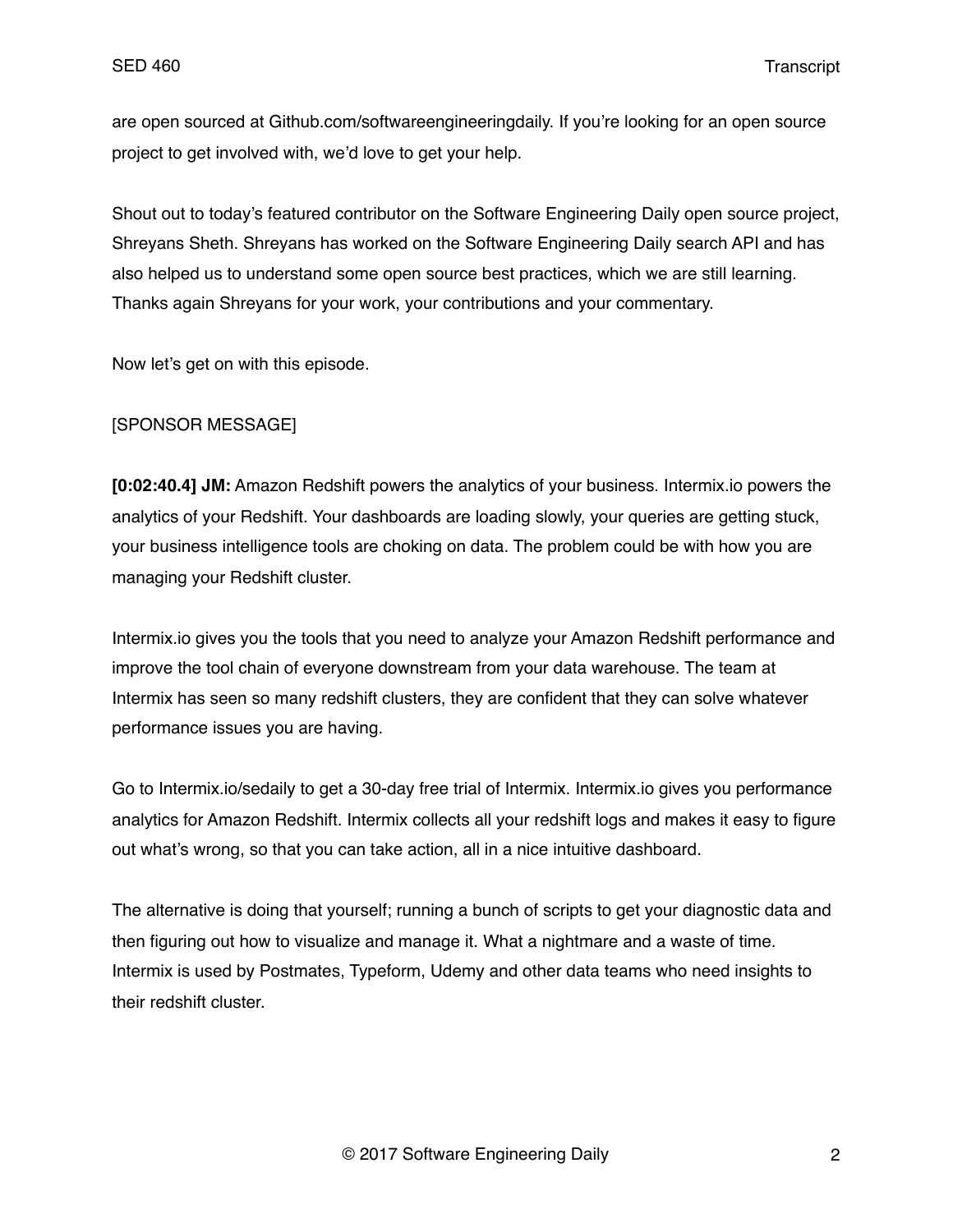Go to Intermix.io/sedaily to try out your free 30-day trial of Intermix and get your redshift cluster under better analytics. Thanks to Intermix for being a new sponsor of Software Engineering Daily.

## [INTERVIEW]

**[0:04:25.3] JM:** Jordan Tigani is an engineering lead at Google. Jordan, welcome to Software Engineering Daily.

**[0:04:30.6] JT:** Yeah, thanks for having me.

**[0:04:31.7] JM:** We're going to talk about BigQuery today. To get people acquainted with what BigQuery is, why don't you explain what a data warehouse is and what people are looking to get out of the idea of a data warehouse?

**[0:04:45.9] JT:** That's a great question. I think data warehouse has a – somewhat of an old school Pedigree. It comes from people with large data systems that maybe perhaps aren't necessarily large by today's standards, but they tend to have a very specific idea of what type of data they want to store and how they want to store it. They're like the Kimble method of data warehousing of how you structure your data with fact tables, dimension tables.

It's really for that enterprises – enterprises use the data warehouse to analyze reports over their data. It's very - structure is not the right term, but it's very somewhat narrow how they're used. I think BigQuery is a data warehouse. But we're also trying to be a little bit more than a data warehouse.

It's analyzing any structured data without worrying about how it is laid out. You don't need to deviate, you don't need a lot of the database optimization that people use to in their data warehouses, because the way BigQuery is designed that everything is a table scan that we can do things that are usually slow very fast.

**[0:06:08.6] JM:** I think, data warehouse has a connotation that historically maybe you just use it to get these nightly reports, and it aggregates this data in an offline fashion. With BigQuery, or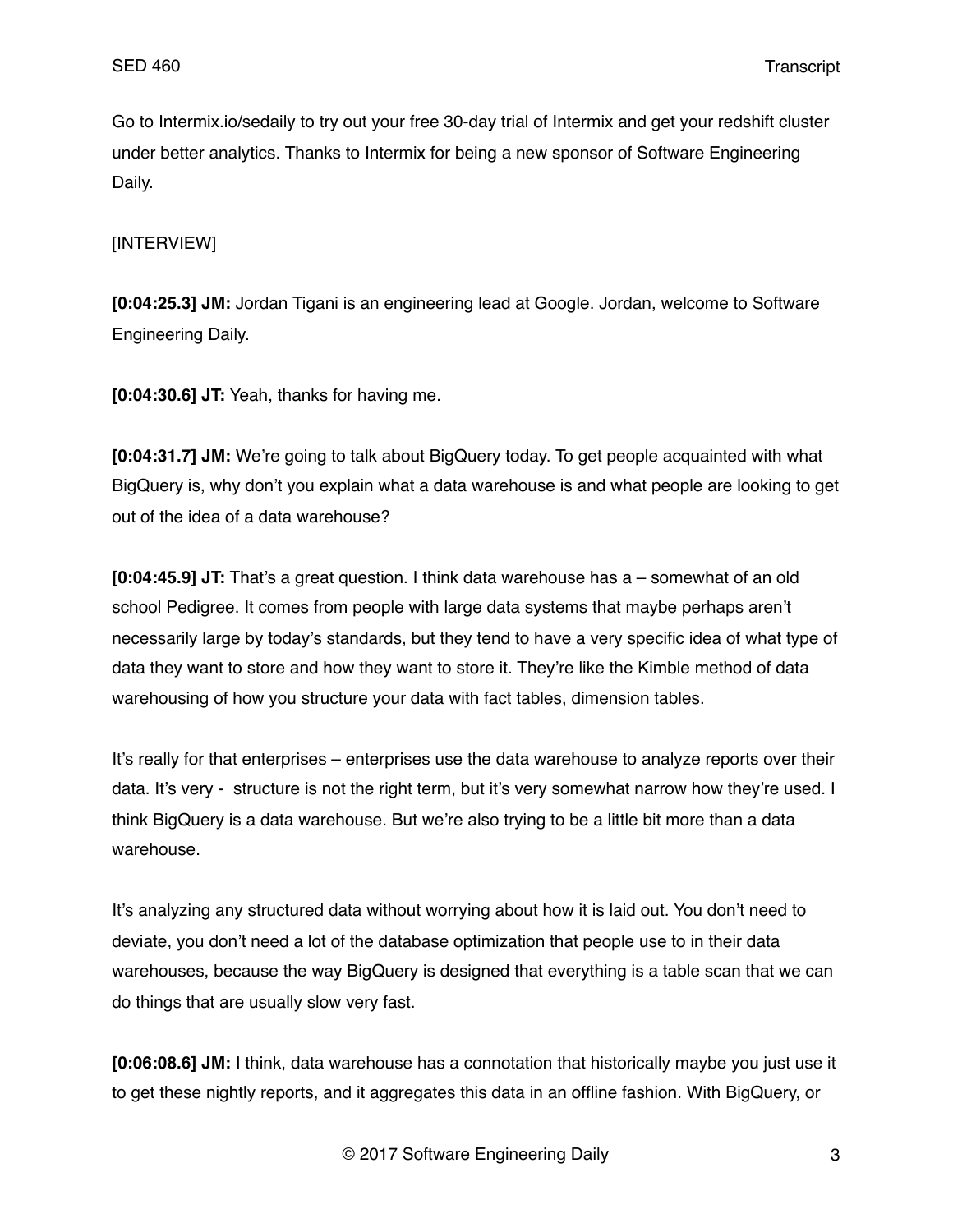with other newer more modern data – what we might have called data warehousing systems in the past, now we call them maybe data engineering or something else, we might take data from a production database and put it into the data warehouse. But it might not just be used – this data warehouse might not just be used for nightly reports. It might also be used for actual functionality, application functionality.

How do you think about the usage of a data warehouse for serving using server requests? Is it for that also, or is it just for offline calculations?

**[0:06:56.6] JT:** I think it absolutely can. I think you get to like one of the – the important part of data warehouse is that it is separate from your online database where you have – your database has the current state of whatever is happening and it's very important to have high numbers of transactions, high numbers of updates per second.

You can almost think of the data warehouse as the log of all the things that happened to that database. You want to be able to analyze that without impacting what's happening on the online side. You build up the nightly reports for the executives to look at it in the morning and they can see how the business is doing.

There is also the ad hoc analysts being able to figure out, they want to ask questions about the data and maybe they're going to do some predictive analytics, or maybe they just want to build some charts, they want to test the hypothesis.

There's also the, can we turn this over to customers? When a customer hits your website, can it run a query? That's also something that's made possible with your data warehouse in the cloud, especially with something that will scale out nicely like BigQuery, where you don't necessarily have to worry about tightly controlling the load or who gets access to it.

**[0:08:22.8] JM:** The reason I want to do this introduction is to give people a perspective for the past that this data warehouse was largely an offline thing that was hard to deal with, but it's gradually become lower latency, it's become easier to deal with. One of the tools that enables that is BigQuery.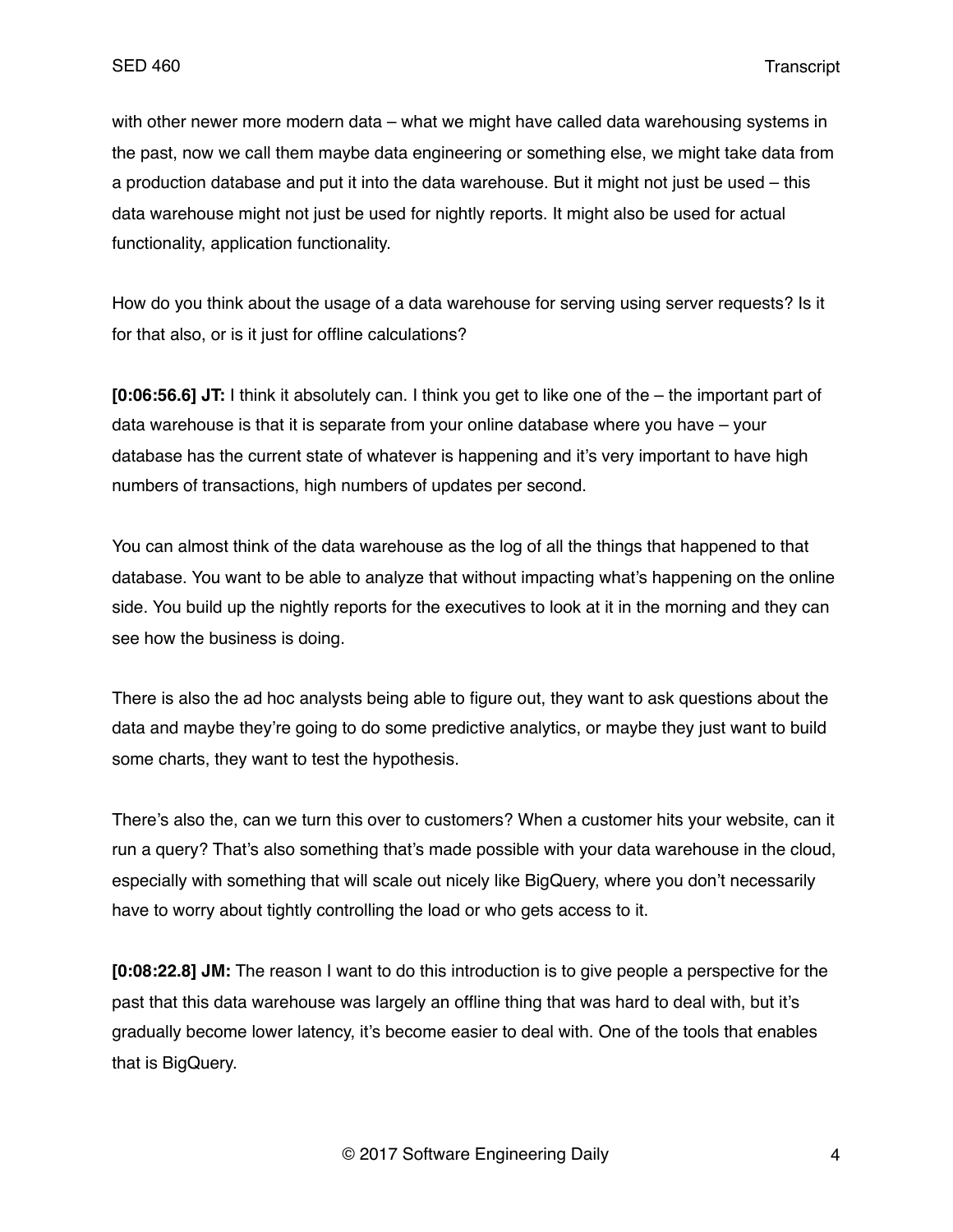Now that we have that introduction, I want to start to frame what exactly BigQuery is. I think it's a storage system, but it's also a system for querying that storage. Give you explanation for what BigQuery is.

**[0:08:57.6] JT:** Okay. I mean, I usually say it's a large-scale SQL query engine and a structured data store. One of the nice things about BigQuery is the separation between compute and storage. You can scale your query ability completely separately to how you scale your data storage.

The query engine is this massively parallel, multi-tenant shared pool of servers that basically pick your SQL queries apart, send them out to an individual shards or each one of those shards operates over a small portion of the data, and then then there's a number of aggregation stages depending on how complex your query is.

It's this sort of dynamic shared multi-tenant pool of query resources, and then it's also a structured storage system that scales out to petabytes, many, many petabytes and is designed to manage your data so that it allows fast analysis to a data.

For example, something that – if you have perfected sharded data, you can often can get much faster query performance and it doesn't matter what type of analysis system you're using. That's one of the things that we try to do is people are constantly adding their data over time, maybe in small chunks, maybe in large chunks, maybe you know what, the weekends are the small and the other days are large, or maybe they're streaming an inconsistent rate. We make sure that the data is in the right shape to be fast when the user wants to query it.

**[0:10:40.5] JM:** The speed of BigQuery is largely enabled by Dremel. Explain what Dremel is.

**[0:10:48.1] JT:** Okay. Dremel is a internal tool. Actually one of our engineers built when he was essentially tired of waiting for MapReduces to finish. MapReduces are too slow and while he was waiting he was like, "Column stores are cool. I'll build a column store, because I only need access to a few columns out of this wide data set. Then I'll build a SQL parser."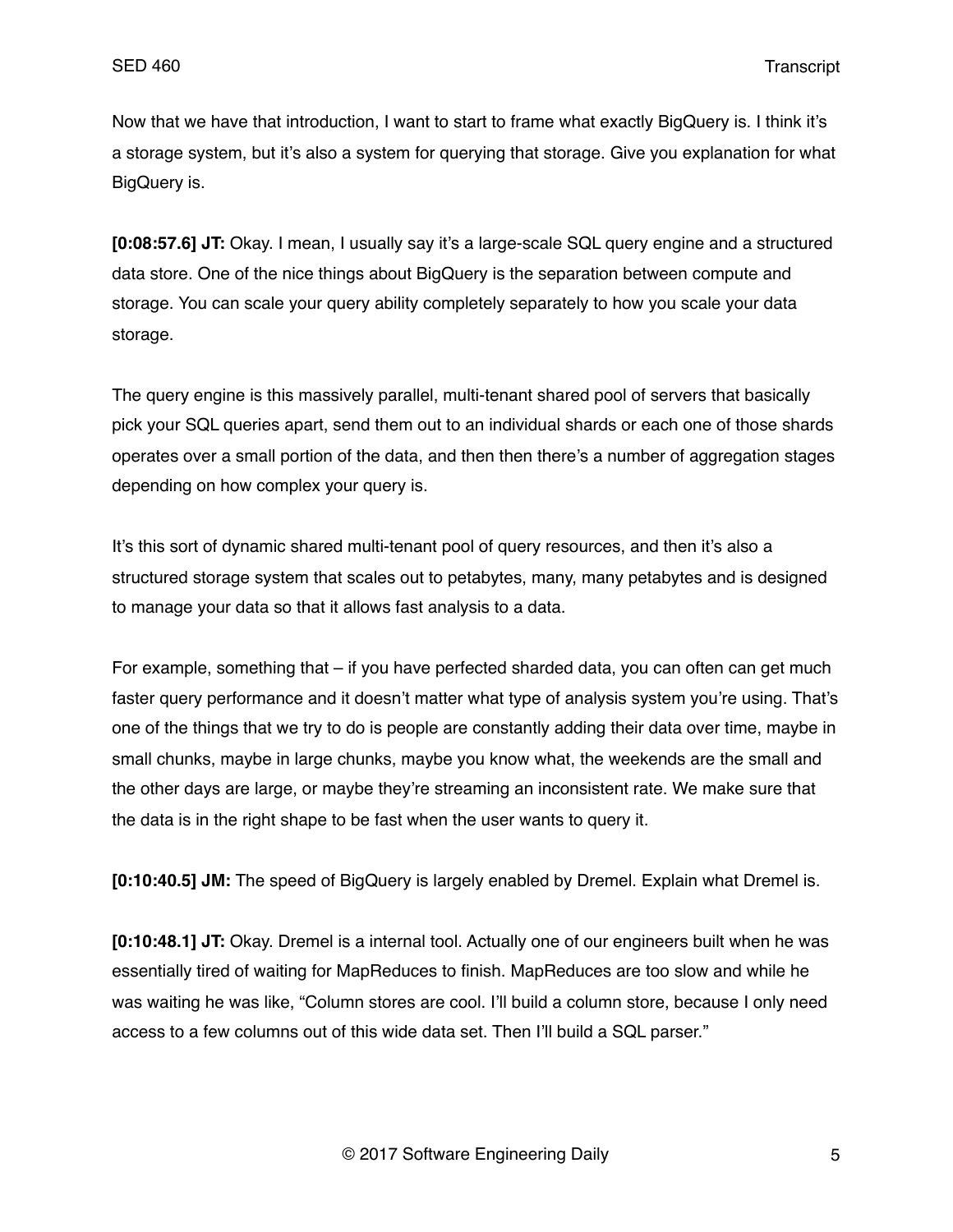Then of course, since his Google will make it scale out, will make it scale out to you know, as far out as we want. That's sort of just the ethos here is sort of scaling out, versus scaling up. This is sort of a 20% project and he got a couple other people working on it. But it turned into like this – the system that was extremely popular in Google. It's a tree structured analysis.

They mentioned their query, so though it gets picked apart and passed onto the shards, they are these of the lowest level of the tree is where it's sort of directly accesses the data, then aggregations happen in higher levels of the tree. That was the initial version of Dremel.

It since gotten a bit more dynamic, especially since queries don't always just have a single aggregation phase. Dremel is this execution system that, I guess the other key point of it, it also is just this multi-tenant. We can have a much larger tree and devote a lot more resources to each individual query, because we have lots of people using that same tree.

Sometimes one user is going to be using it heavily and sometimes other users are going to be using it heavily, and we can sort of fill in the gaps and end up devoting a lot of computing power per query.

### [SPONSOR MESSAGE]

**[0:12:46.0] JM:** A thank you to our sponsor Datadog, a cloud monitoring platform bringing full visibility to dynamic infrastructure and applications. Create beautiful dashboards, set powerful machine learning-based alerts and collaborate with your team to resolve performance issues.

You can start a free trial today and get a free t-shirt from Datadog, by going to softwareengineeringdaily.com/datadog. Datadog integrates seamlessly with more than 200 technologies, including Google cloud platform, AWS, Docker, PagerDuty and Slack.

With fast installation and setup, plus APIs and open source libraries for custom instrumentation, Datadog makes it easy for teams to monitor every layer of their stack in one place. But don't take our word for it, you can start a free trial today and Datadog will send you a free t-shirt. Visit softwareengineeringdaily.com/datadog to get started.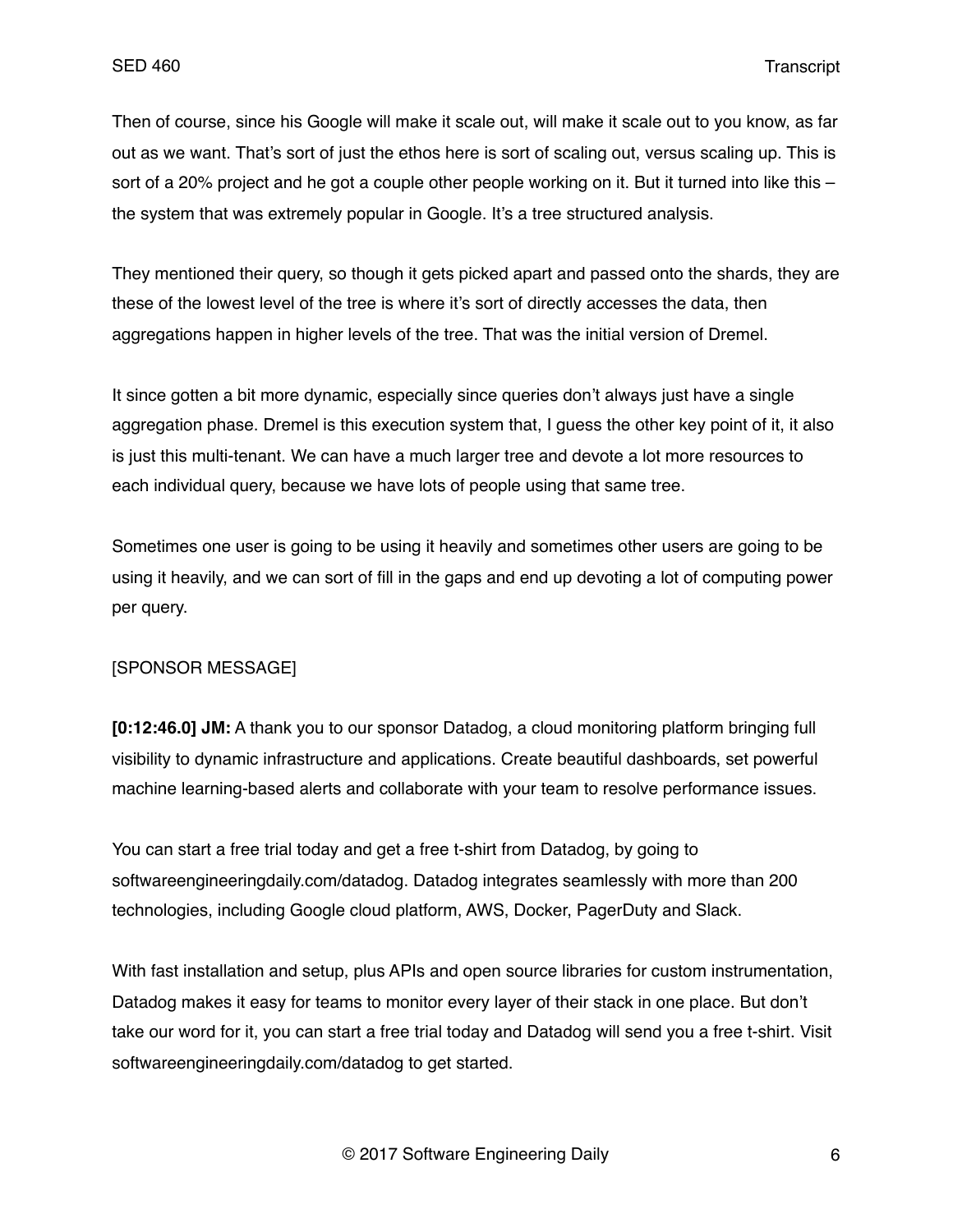Thank you to Datadog.

## [INTERVIEW CONTINUED]

**[0:13:53.3] JM:** Let's save the execution engine and the query serving part for a little bit later. Talk a little bit about the storage. You're going to store this data in columnar format. Can you explain the advantages of columnar storage?

**[0:14:09.4] JT:** Sure. Columnar storage, you can think of it as instead of storing in a file, you have – you can store one in row at a time. That's additional row-based storage. Columnar storage, you could also think of it as storing a single file has one column. We often sort of can catenate those into it into a single file or a single location in a file, but effectively it's – you have all the data for a single column is contiguous.

The advantage of this are most queries don't access all the columns in the table. You might have 300 columns in the table and you access four. If you have a row-based storage system, you really have to read all of the columns for every query, which makes it inefficient because often you end up being IO bound, so the speed of which you can read data off of whatever media it's on is a limiting factor in your query.

You only have to read a few percent of that, that's going to be – you can get an order of magnitude or two or there's a magnitude in performance improvement. The next bit is compression, so if we compress the data, that means we have to read less of it, that means we can essentially go – effectively go faster.

The compression of – compression across the row since did not get very good packing, very high compression ratio, because compression works by eliminating redundancy. There's not a lot of redundancy across a row, where you have a username and a customer ID and an order ID. There's not a lot of shared information there.

If you look at just at, say the customer – the state in which they live. There's 50 states in the US, so there's only 50 fields that that could possibly have, but maybe those are spelled out. Those essentially can be compressed very highly. Our storage system, I can get into say a little bit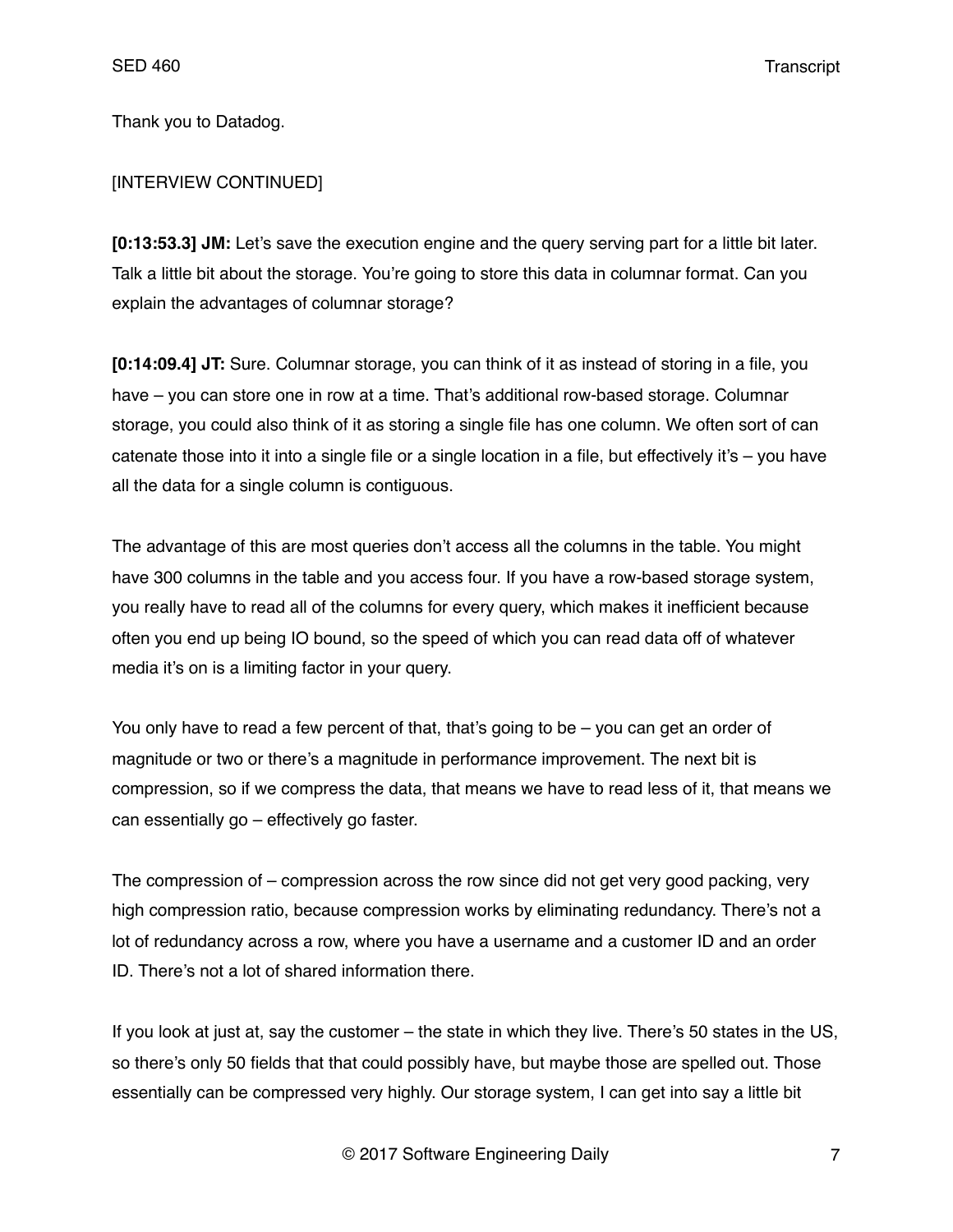later, but those are the primary benefits. You can also play interesting games with the storage and get into some more technical details that are opened up by a column store.

**[0:16:18.3] JM:** In order to put these data in columnar format, are we often taking it from a rowbased format like a production database, like my users database and then reformatting in a columnar way in order to store it and serve it in the manner that would be useful to the type of big queries that we're getting?

**[0:16:41.9] JT:** Yes. Essentially, from the user perspective they don't have to necessarily worry about how we're storing it. They give us the data in the format that's convenient for them, and we support a bunch of formats including CSV and JSON and Avro currently to alpha testing RK as well. All except the latter was our row-based formats. The users are responsible for getting the data out of their database, or wherever they have it stored and into one of those formats.

There is also another option however, which is streaming, and so you can take – Actually longterm, this is going to be probably the most interesting way to write your data. You can basically send a single rose or single clusters of rows and just send an HTV post request to BigQuery. Those immediately get added to your table.

If you send this request, you use 10 rows, you're going to HTV 200 back and then you run a query immediately afterwards. That data will be returned in that query. If you think about large data sets, pretty much all large data sets are created over time. Really they're created – but data comes in some sort of streaming fashion.

What we think of is we often take a days' worth of data and load that at a time. These are just fixed windows on the stream of data that's coming in. I think as we sort of have better and better tools, we're going to just start seeing more people just want to operate over streams and stream their data in and not worry about having to collect it and batch it periodically.

**[0:18:24.6] JM:** The columnar storage had been used in different ways prior to Dremel being built, but Dremel allowed for some faster and more parallel query response. Let's get into the idea of a Dremel query. Describe what happens in a Dremel query.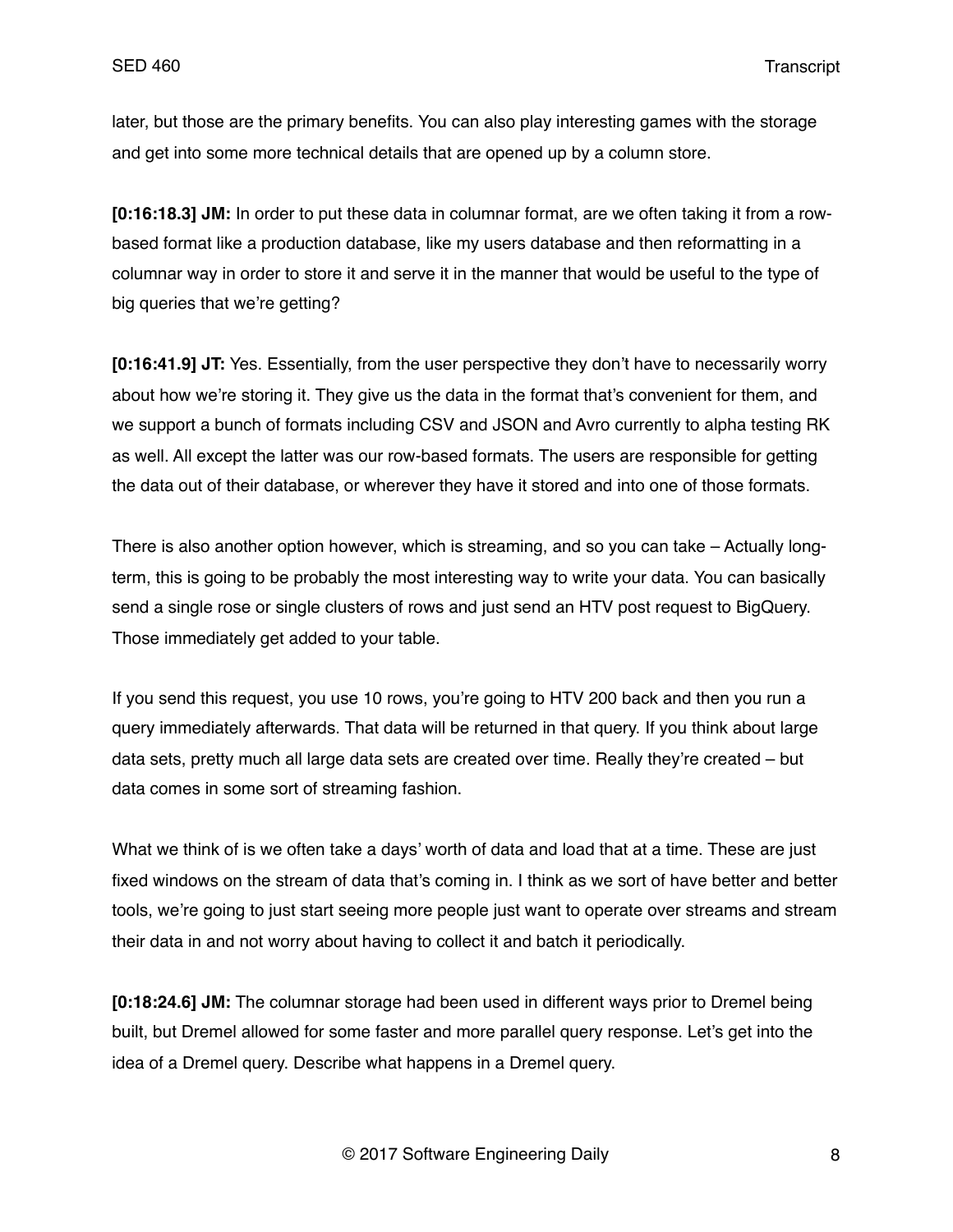**[0:18:45.4] JT:** Your query comes into BigQuery, we figure out where the table is, where the data is stored, we route it to the right production data center and it starts talking to the  $-$  gets assigned a query master. The query master is I guess you can think of it as sort of like a MapReduce master. It's responsible for figuring out how many workers you need, how many partitions are in the table, how to actually plan the query.

It generates a query plan, can talk to the scheduler to basically say, "I need this many shards." Then the query then gets the scheduler assigned some shards that it can run on the shards or the workers. Then the query gets dispatched to the shards.

If you think of, you're just doing like a select sum over some field. The way you can implement that is – way we can do that in parallel is each – you can send that out to a thousand different workers, and each one of those thousand workers reads one file and each one computes a partial sum, and then you basically send it to some sort of aggregator and the aggregator computes the total sum over those partial sums, then you have the final result.

Obviously, that's a very simplistic version. But in general, that's a two-stage query. There is the bottom stage, which is the scan and partial aggregation of the second stage is the final aggregation. In general in BigQuery and in Dremel, in between those stages, the shuffle. It's a fast in-memory simple operation.

You can think of a shuffle as a sort, but you don't always – you generally don't need to do a full sort. It's just a hashings, or the things that look the same go to the same place. In this case, where you have this really simple query, that wasn't needed, but let's say we're doing a group by, we're doing a group by user ID and a sum.

That the group by would mean that all of the values with the same user ID would go to the same – would get shuffled to the same location, and then that one worker could operate over all the values with that ID.

You can do those in parallel and you know that you can operate as if you know all the – you have all the data for that user and that one shard. Then there might – maybe a final aggregation stage as well.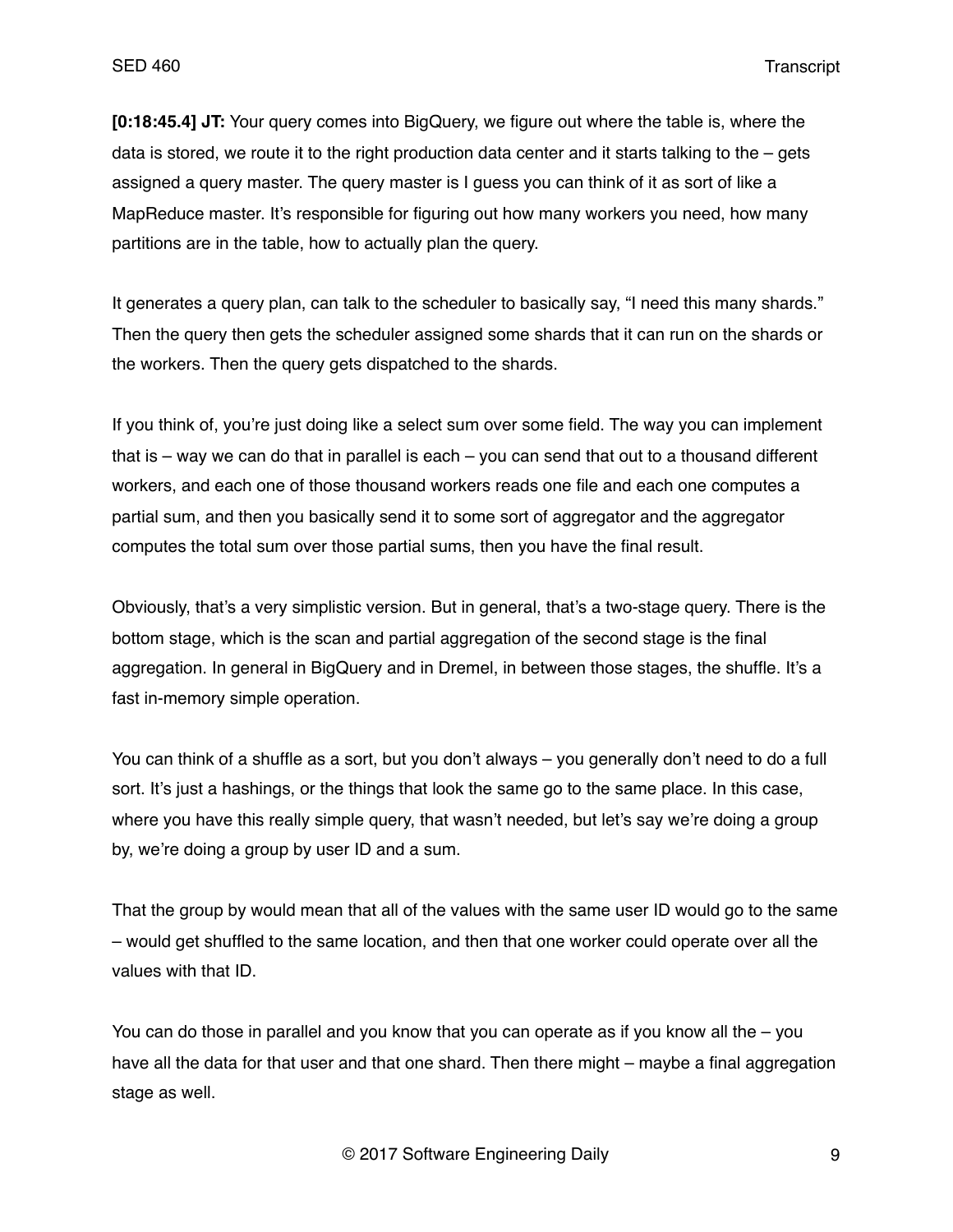SED 460 Transcript

**[0:21:19.2] JM:** Right. To recap, this Dremel query executes as a tree. The root server is going to talk a collection of intermediate servers, and each intermediate server might be talking with more intermediate servers, and these are called mixers. Then at the bottom of the tree, the leaf servers – they're leaves, because they're at the bottom of the tree, they're querying the distributed storage layer, which is probably Google's file storage layer, the Colossus layer.

Then the results are aggregated back up the tree, then reduced into a simple response. Can we go into the roles of those different node types in more detail? The mixers and the leaf servers and the root server?

**[0:22:10.6] JT:** What you've described is exactly what treatment the Dremel paper that I think was in 2006.

**[0:22:16.8] JM:** A little outdated.

**[0:22:18.0] JT:** We often talk about things in that same way just because they're easier to understand, but for the last I guess three or four years it's been a different system. The original system with the mixtures and the root mixture and the intermediate mixtures and the leaf servers was very fixed.

It worked super well for certain things. It worked super well for just like simple scan filter aggregate queries, but it didn't work very well for things like joins, or things where maybe you want to do an aggregate by – you want to do a group by one key, and then an outer query you do a group by another key, or you are doing analytics queries.

There's a bunch of things that just are required something more complex than this simple tree. You'd end up having a multiple traversals of this tree. The current version of the system were dynamically – I sort of think of it as dynamically building that tree. The schedulers that I mentioned – the scheduler and the root mixture, they figure out how many levels of the tree that you need and we'll build that tree on a per query basis.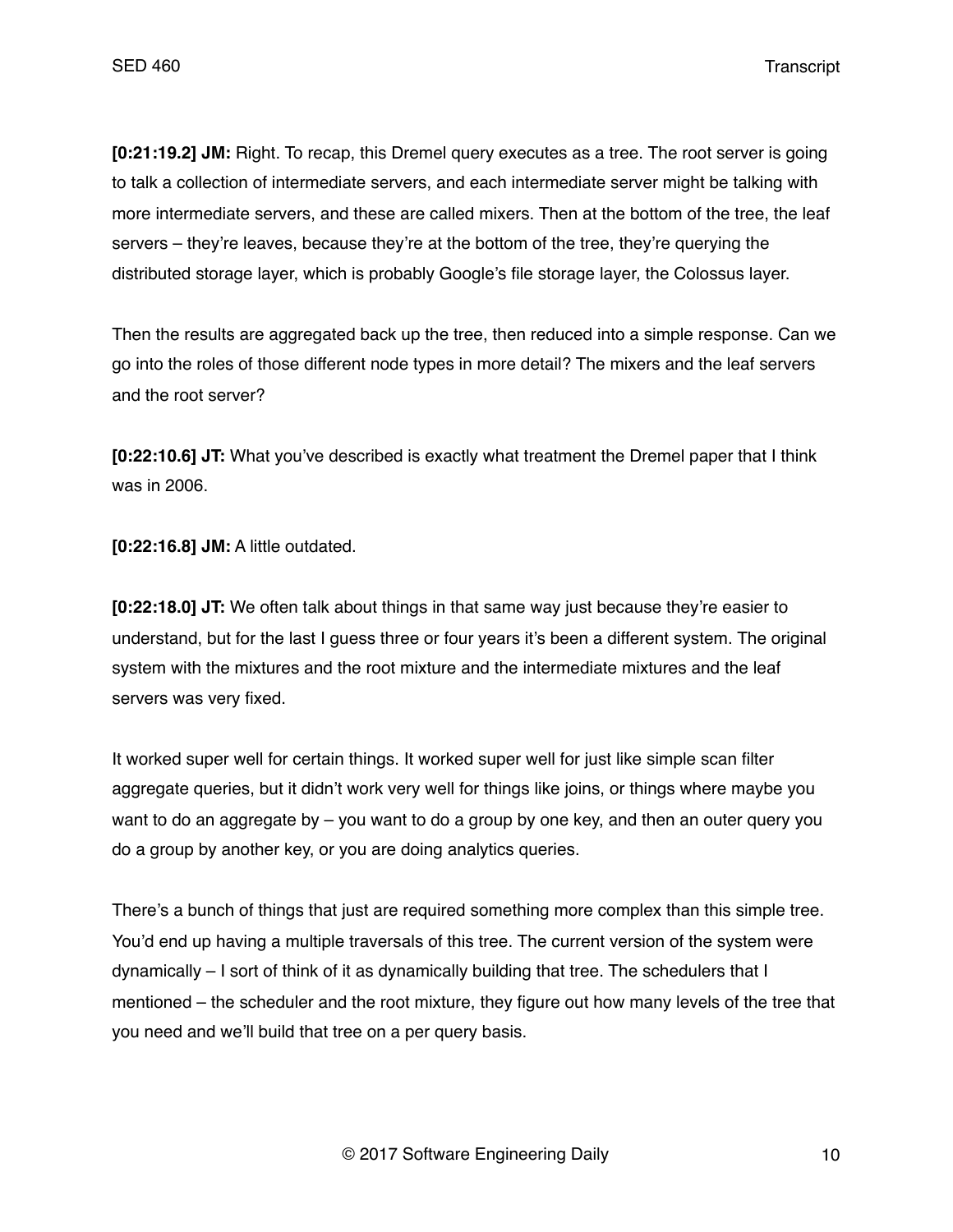We still have the low level, the initial nodes at the root that are directly reading the data and doing the first level of querying. Then the next phases are often doing aggregation. But they also might be doing join, they might be doing a union or they might be doing analytic functions, which often are – would otherwise require a separate traversal of the tree.

It's a much more dynamic system and much more efficient, because you only essentially have to make one pass through the tree. The other thing that is key is instead of – sometimes you can pass data directly from one to the other. In the initial Dremel tree, there is essentially an RPC that was happening from the mix, or the nodes, then are returned with some partial data.

That would cause problems, because if the amount of data that had to be returned was larger, they can be returned in a single RPC and you'd often get these errors, resources exceeded errors.

Now instead of directly passing data back, we pass data back through the shuffle lair, and the shuffle lair lets you expand the amount of data passed in between layers in the node to be much larger.

**[0:24:46.8] JM:** Now we've talked a little bit more about the distributed query execution engine. What's the ideal way to have this data laid out in the storage system given how we're going to be executing queries against it?

**[0:25:02.6] JT:** That's one of the things that we try to do is – and sort of the magic of BigQuery, often we have – there is a certain size of data that you want basically each one of these workers to be operating on. If we make that size too small, then we spend all of our time opening files. If we make that size too large, then we don't get much parallelism.

Say if you have a 100 megabyte table and all that data is in a single file and totally operating on by a single worker, you don't get any parallelism. There is the data optimization layer that goes on that tries to figure out, based on query history how should we distribute this data. There's also you can partition your data and you can partition it based on a date field, and that will also determine how your data ends up being laid out on the Colossus.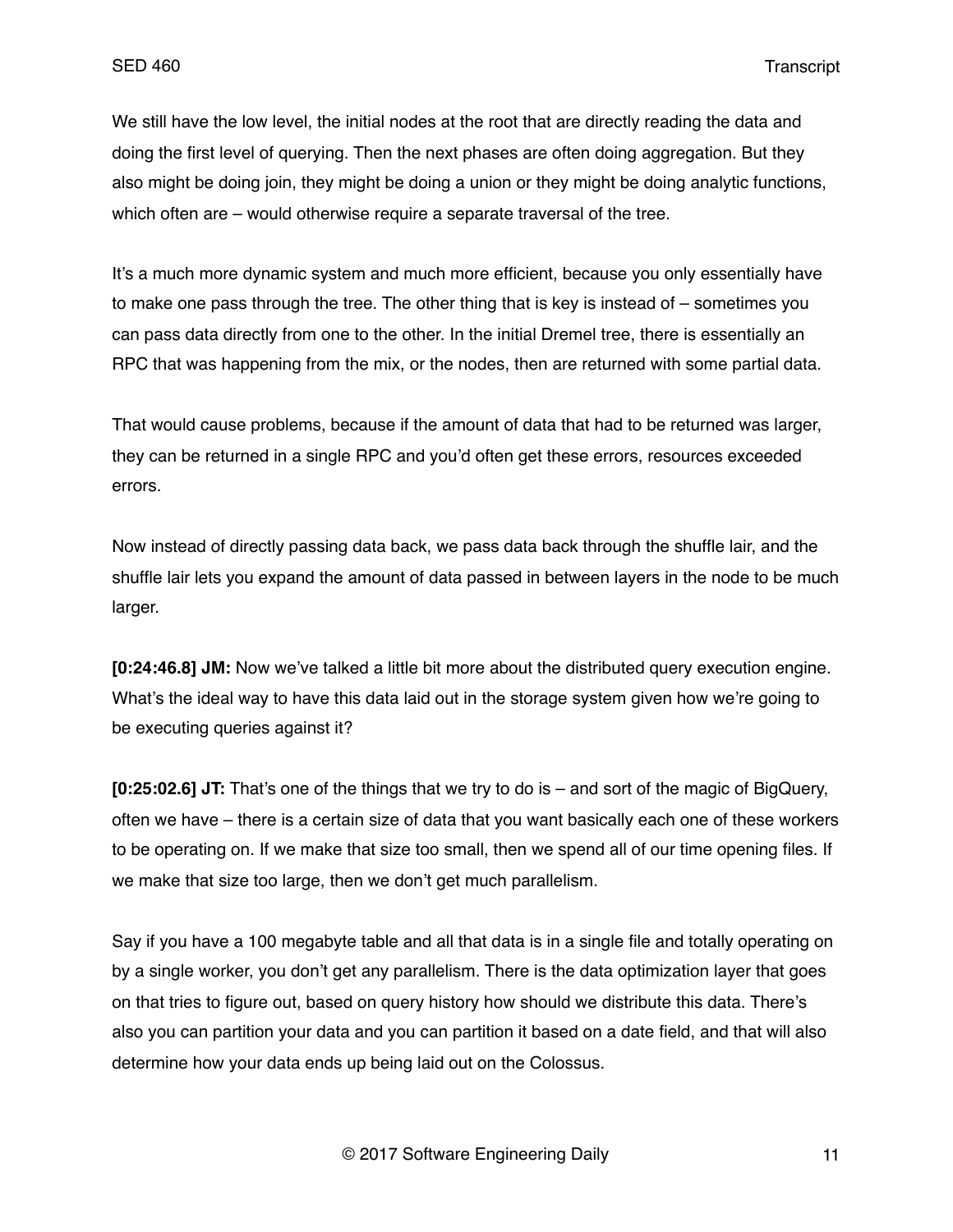SED 460 Transcript

### [SPONSOR MESSAGE]

**[0:26:07.2] JM:** Dice helps you accelerate your tech career. Whether you're actively looking for a job or you need insights to grow in your current role, Dice has the resources that you need. Dice's mobile app is the fastest and easiest way to get ahead. Search thousands of tech jobs, from software engineering, to UI, to UX, to product management.

Discover your worth with Dice's salary predictor based on your unique skill set. Uncover new opportunities with Dice's new career pathing tool, which can you insights about the best types of roles to transition to and the skills that you'll need to get there.

Manage your tech career and download the Dice Careers app on Android or iOS today. You can check out dice.com/sedaily and support Software Engineering Daily. That way you can find out more about Dice and their products and their services by going to dice.com/sedaily.

Thanks to Dice for being a continued sponsor. Let's get back to this episode.

## [INTERVIEW CONTINUED]

**[0:27:23.7] JM:** Talk more about that file storage layer Colossus and the interaction between the leaf nodes and Colossus. Or I guess, you said not exactly the same naming convention as the leaf nodes anymore, but what's going on in that query layer – the direct layer between the nodes and the storage layer where they're querying it from? You just described the interaction between the leaf nodes and the storage layer.

**[0:27:53.8] JT:** Sure. Colossus is the successor to Google File System, to GFS. It solves a lot of the – some of the scaling problems that GFS had. Colossus divides up the data access into there's two basically things you want to talk to. One is the curator server, one is the system.

D ends up living – one of the interesting things about the way that the Google data centers are laid out is that we have this distributed storage system and we have this containerized workers, and the same machines that run the workers also in general also host the disks.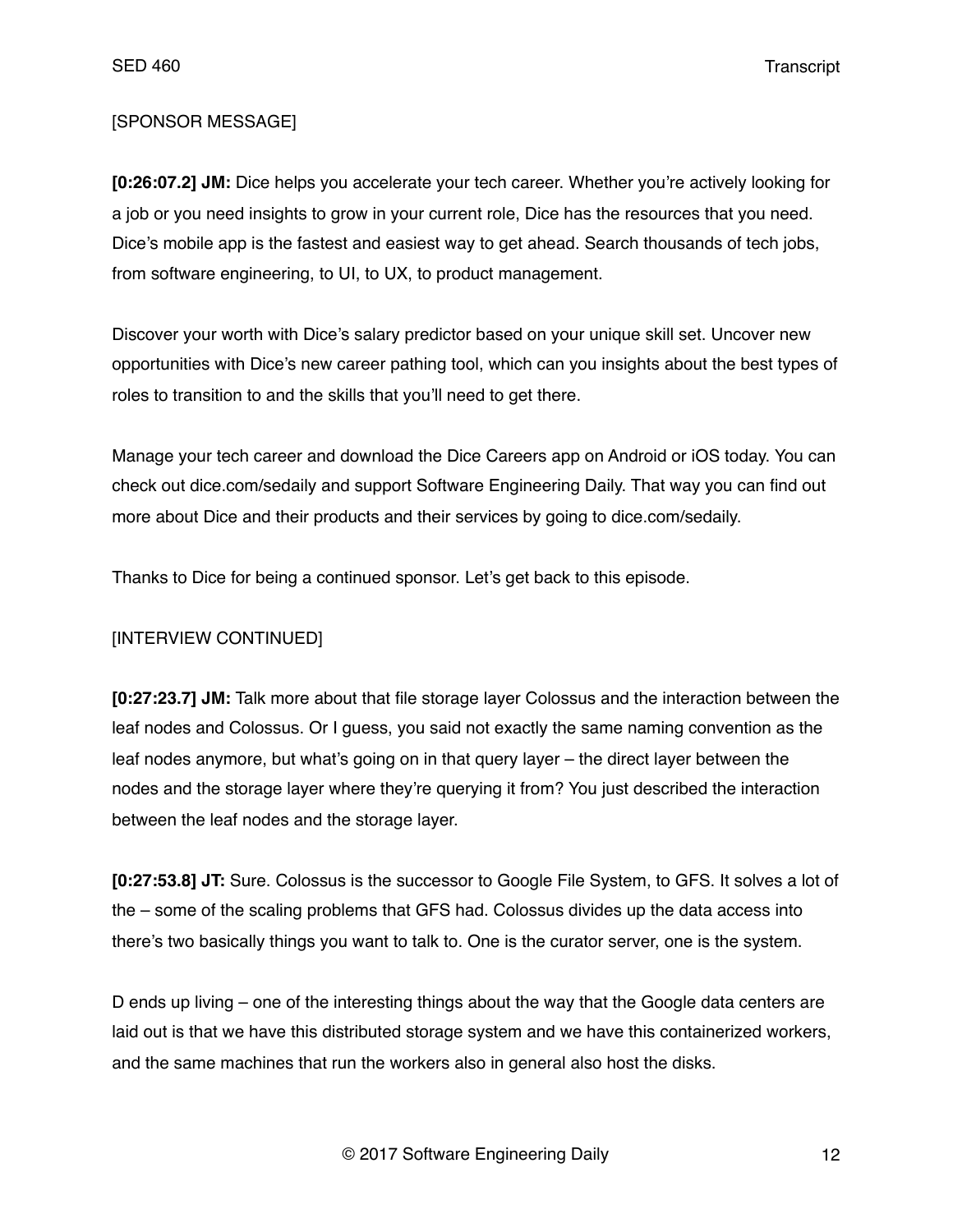We don't really try to do – try to have locality where you keep the data local to the same machine you're operating on. In fact, we started the opposite. We tried to spray it across as many disks as possible. This gives you a super high overall triplet.

If you're reading from all those hundreds of thousands of disks at once, the effective triplet you get is incredibly high, which is how we can – some queries, we can run almost as fast as some in-memory queries, even though we're reading it off of spinning disks.

We have the Colossus curator. The Colossus curator tells us, "Hey, this is where the data lives." We may say we give it a path and has a bunch of files and it says, "Okay, this is where those files live, these are the D-servers to talk to. Then the nodes will generally talk to the D-servers to pull pieces of the capacitor, which is our file format." Pull pieces of the capacitor files back. Data tends to be in originally small stripes.

If you're thinking about the data and a column stored together. One other advantage of a column store is that, let's say we're reading – it's a 100 megabyte file and I'm reading three columns, and each one of those columns is say 1 megabyte.

Each one of those columns is going to come from a different D-server. Instead of having to do three different seeks and three different take the same disk spindle and have it have to read all this data, we could actually read all of that data in parallel.

**[0:30:17.2] JM:** How does a query on BigQuery compare to a MapReduce query?

**[0:30:24.4] JT:** It's interesting that they're much a dual of each other. When we had the tree structure of Dremel, it wasn't as clear what the mapping was. But actually, it's quite similar now. MapReduce tends to be map, combine, shuffle, reduce.

The mapper in BigQuery is sort of the shards which you're doing essentially the scanning of the data. We combine and shuffle what happens in the – we actually do have a shuffle involved. Then the reduce would be where the aggregation happens.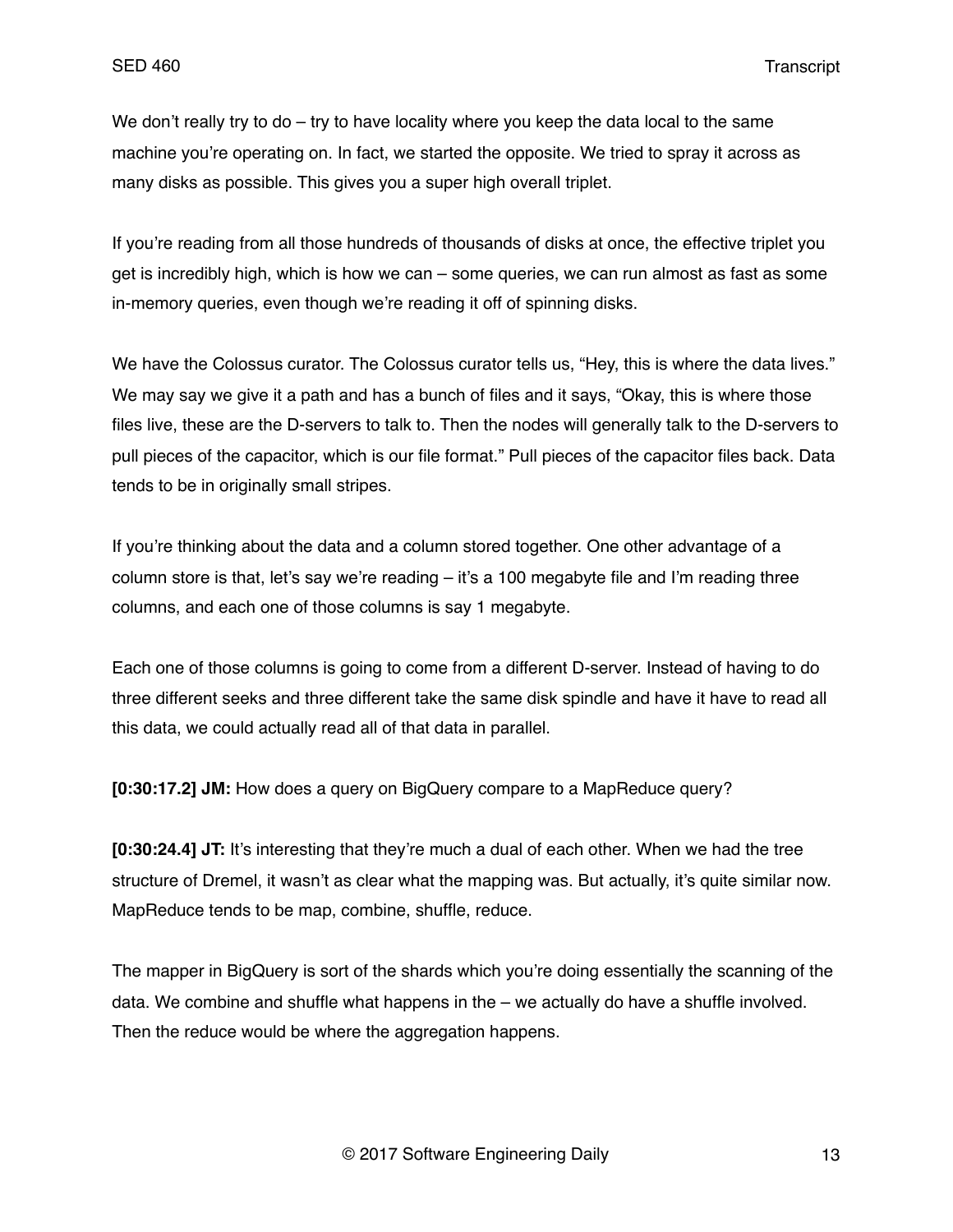Like in MapReduce, when most interesting problems you want to solve, most interesting things you want to ask of your data involve – can't really be represented in a single map in reduced phase. We might end up having map, map, shuffle, join, reduce, and then join again and then reduce again. That's supposed to be a little bit more flexible, but I think you sort of modern MapReduce systems also can do the same thing.

**[0:31:34.1] JM:** Can you maybe give an example of a query that would be a good fit for Dremel and one that would be a good fit for MapReduce?

**[0:31:40.0] JT:** I think that anything that will be good for MapReduce would be good for Dremel. I think writing out large amounts of data – that's not even true anymore. It used to be that writing large amounts of data and do better in a MapReduce would be in BigQuery, but we can write out data from the shards. So I think there would be advantage using one versus the other.

MapReduce tends to be more static. Basically you spin up a pool of workers, and you have this sort of static pool that you own completely and it's used entirely in this computation. Especially if it's a large computation, you may only need all of those workers for a small portion of the operation. But yet, you're stuck with them.

You either have to over-allocate the numbers of workers you have, so that the one phase that needs all those – that is super wide can act to do quickly, or you under-allocate in which case like you don't have a lot of idle workers sitting around, but the – your part of the query that's most data intensive may actually get more slowly. That's the other one of the advantages of BigQuery we have in Dremel is this dynamic tree that we will allocate different numbers of shards for each stage of the – each stage of the query and we can actually dynamically adjust those. Then the rest of them, essentially can get used by other queries.

**[0:33:05.5] JM:** For people who are new to the concept of a data warehouse, or who are new to BigQuery, talk a little bit about the usability and how – the patterns where people are using this. For example, how often – if I have a production user database and it's getting updated with new user data every day, and got a user interactions database as well, and I want to pull this data into BigQuery on some schedule, and then I want to be able to run analytics queries on it. How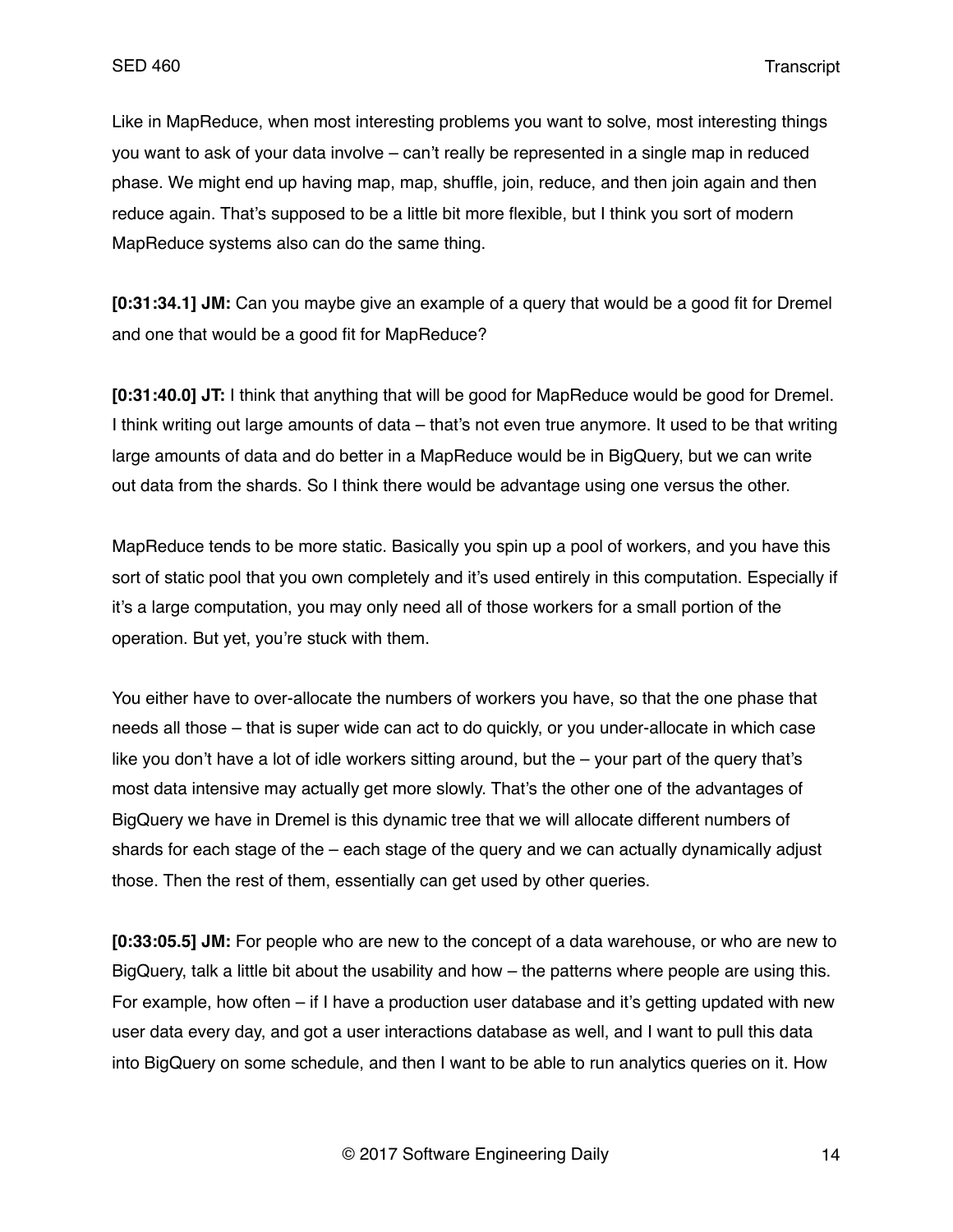am I using BigQuery? How do I set it up to pull that data from my production database into essentially my data warehouse or whatever you would call it, the BigQuery storage layer.

**[0:33:54.0] JT:** That's something that I have a little bit less insight into than perhaps some of the internals. But we see a wide range of how people are doing this. I mean, some people are they're generating events and those events get streams directly to BigQuery. Sometimes they have an hourly or a nightly batch process that extracts the data that they need and loads it into BigQuery.

I think what we often find is that the period decreases over time. People will often start with, "Okay, I'll take my daily dump of my database and load it into BigQuery, or I'll take these large batches." Then over time they realize, "Oh, it would be great if I can have things that were within four hours." We'll have every four hours.

Then they'll be like, "Well, four hours. Why not four minutes?" They'll do smaller batches. Then four minutes, why not four seconds? Then they'll start using a streaming system.

**[0:34:57.3] JM:** Yeah, makes sense. BigQuery is this public productization of what was an internal tool in Dremel, and at this point Google has done this with several products that deal with Kubernetes, but Kubernetes is a rebuilding of the Borg project and tensorflow, but tensorflow was – I guess tensorflow was a rebuilding of the disk belief project to become open source.

I suppose those open source projects are a little bit different. But in any case, this process of productizing and externalizing internal Google services has become a pattern at this point. What has Google learned or what you learned specifically about productizing internal projects?

**[0:35:44.6] JT:** I think one of the things that we learned that it's hard. When we first started the BigQuery project we were like, "Yeah, we'll have this done in a quarter." In fact, we've seen that over and over again. I don't want to call anybody out, because you know, but there were a number of projects where they've been like, "Yeah, well this is a very mature internal products. This works very well. We'll just put an external API on it, and then that's it. No problem."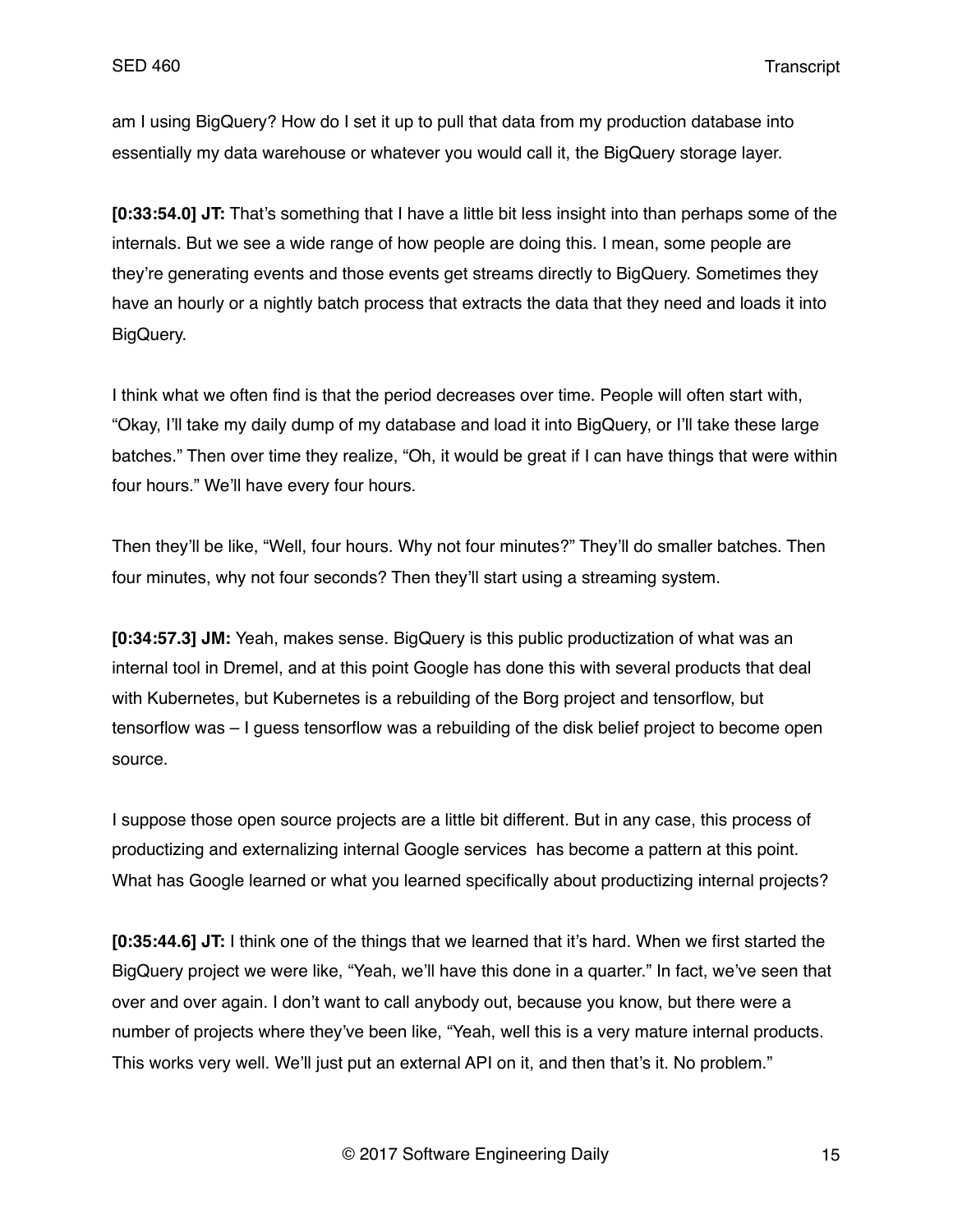I think the thing that we've learned is that it's hard. I mean, there's a number of reasons for that. One is there is just an impedance mismatch things, just in terms of how Auth is done internally and how Auth is done – authorization and authentication are done externally. Those are the things that are frustrating. But you can't really get her out.

I think we've sort of got better at that at – as our systems at Google are converging, we have better ways for dealing with that. But certainly the time – I used to say there's some quote – this is like the only hard problem in computer science is naming. I've added an authentication. Because it sounds like it's relatively straightforward, but ended up being difficult.

Other hard things though were – At Google, all these internal monitoring and systems are in place so that when something goes wrong, you can figure out what happened. There's a status pages of the board workers and there is all these tools that people are used to digging into what happens when something goes wrong.

That's really hard to replicate for external users, because you don't have that level of detail. Moreover, you don't want to give them that level of detail because – I mean A, there's a security risk of letting people know like map out your data centers. B, you want to give them some higher level representations of what happened.

Partly so they don't have to worry about the details, but also partly so you can change them in the future. That was a major difficulty. We're still sort of dealing with that. We see people and we're using BigQuery, and when something goes wrong, they don't really know how to solve their problem or how to allocate.

**[0:38:14.6] JM:** It's serverless.

**[0:38:16.0] JT:** Yeah, exactly. The problem with magic is that when the magic doesn't work, you're left with not knowing what to do or how to make it magic again.

**[0:38:26.8] JM:** I could just imagine the engineer who joins the BigQuery team and is thinking, "I can't wait to work on the new query execution engine." Then it's day one, here working on authentication for the next three months.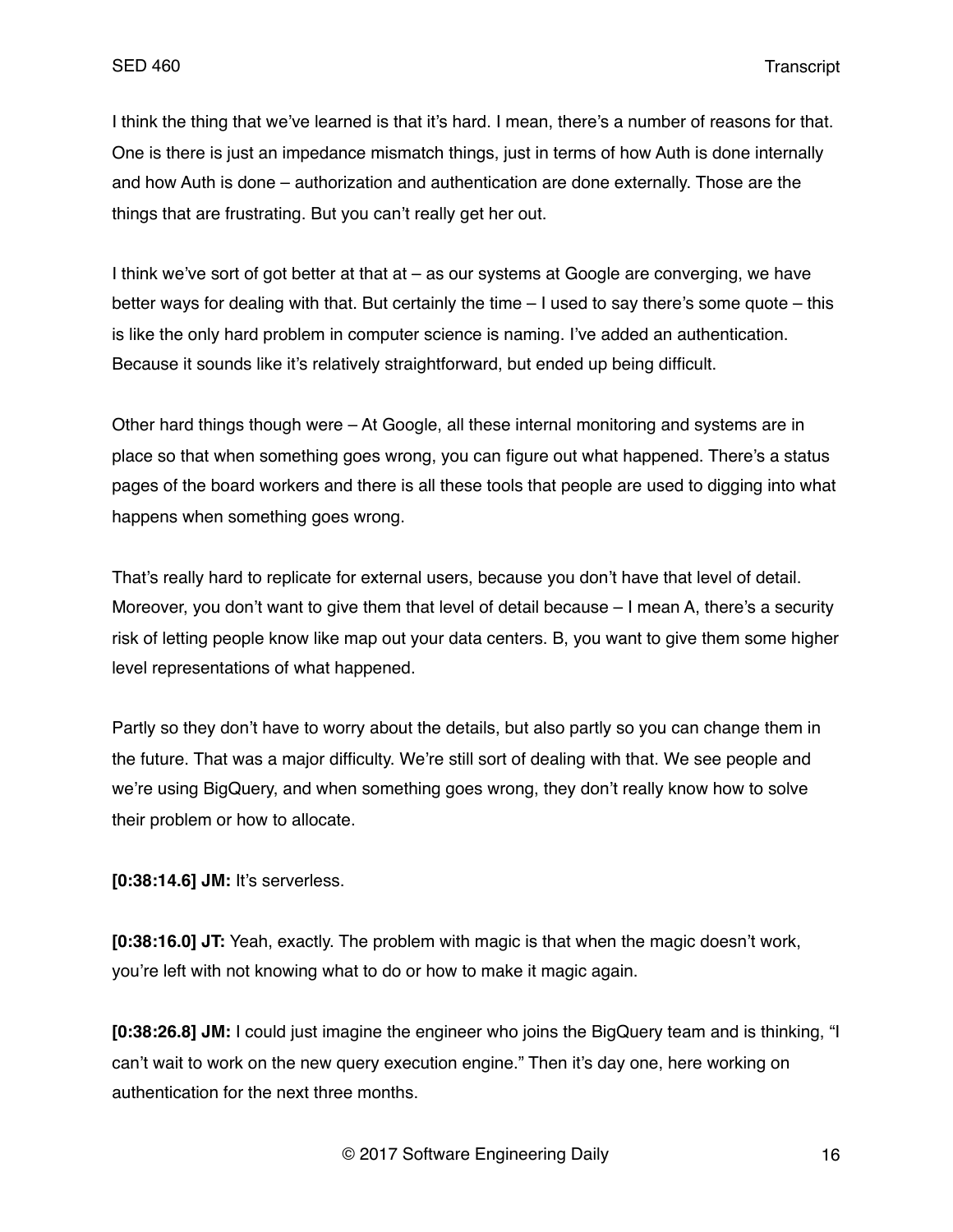SED 460 Transcript

**[0:38:42.4] JT:** I think one of the cool things is that there are all kinds of engineers, and some people really want to work on the guts of the SQL engine. Some people like solving security problems, and some people like – more customer-facing side of things. But certainly, there are some pieces that are more sexy than others and some stuff that just – has to get done.

**[0:39:08.2] JM:** Yeah. Well, I guess final question. When you look back at the evolution of how BigQuery has evolved since the Dremel paper, what are the biggest milestones that you would point out and how the – we are talking about the actual – the guts of the file storage and the query execution layer, where do the milestones – what were the big breakthroughs of figuring out new ways to do this more efficiently?

**[0:39:33.6] JT:** There was Dremel X, which was a major effort to reroute the guts of how execution happens in Dremel. That was really the thing that changed it from being this static tree that's in the Dremel paper to a more dynamic one.

There was capacitor, which is our new columnar storage format. That was – I think we had some 10X improvements from that. One sort of milestone just was the – it was a team one, but we merged the Dremel team and the BigQuery team. That was done several years ago, but instead of thinking of BigQuery as a layer on top of Dremel, it became more of a collaboration.

Especially as the core Dremel folks realized it, "Hey, this is our primary customer, our primary use case now." That enabled us to think much more deeply about how to solve enterprise customer problems as opposed to how do I solve the problems for the ads teams.

One that I think we learn is just how different external customers are from internal ones. There was a lot of disbelief about that in the beginning. Yeah, we can handle multi-padded queries. There's no problem these external customers are much small data. Won't be a problem. It turns out that it isn't always reduced that way.

**[0:41:03.3] JM:** Jordan Tigani, thanks for coming on Software Engineering Daily.

**[0:41:05.2] JT:** Thank you very much. Appreciate it.